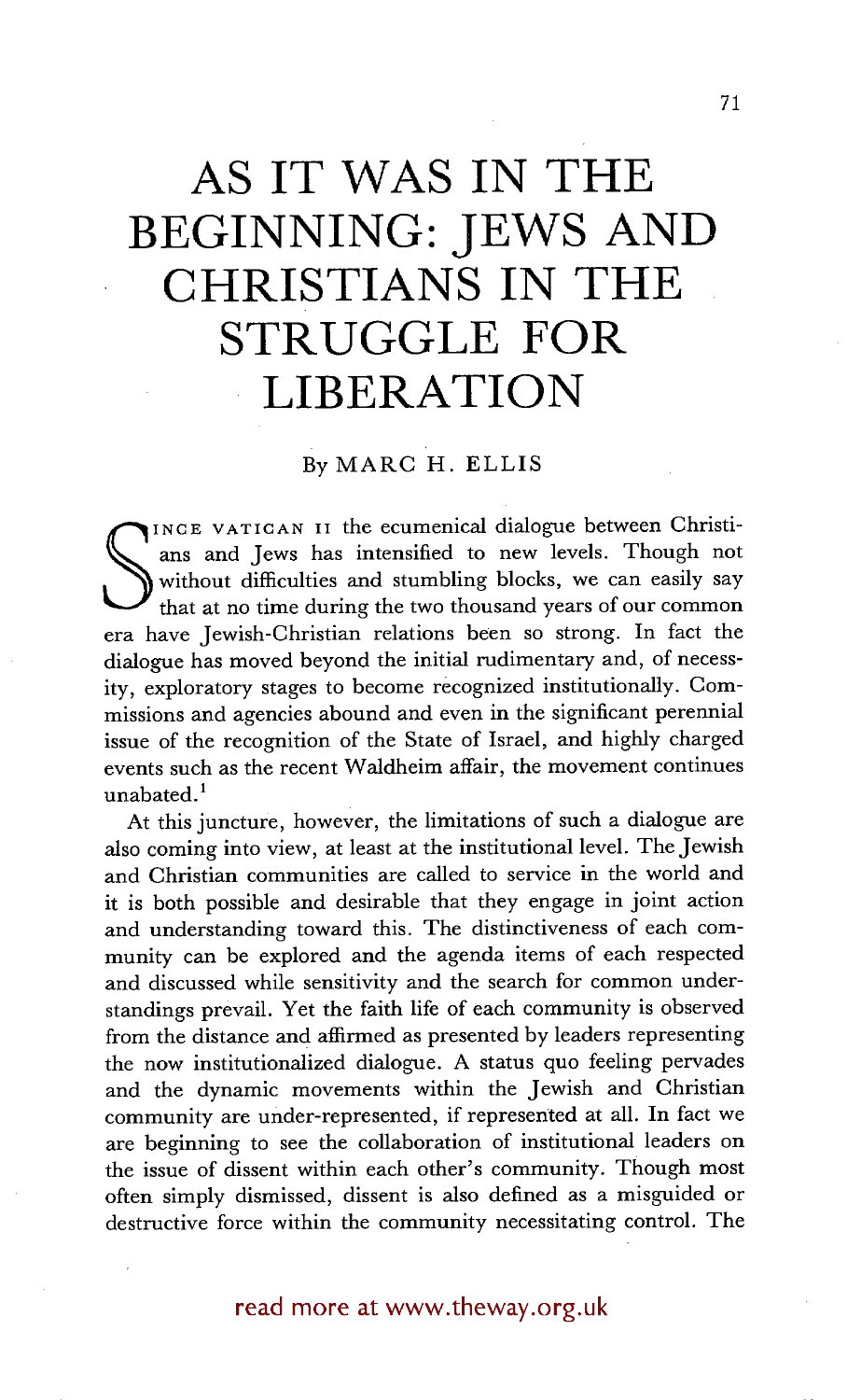most significant issue in this regard for the Jewish community is criticism toward Israeli expansionism and militarism; for the Christian community it is the emerging theologies of liberation. In short, as in any institutional framework, a breakthrough point tends invariably over time to dull its initial radicality and purpose in its very institutionalization. Or better said, possibilities which are not necessarily part of its initial impetus but which emerge within the process of dialogue are denied a forum as inappropriate.<sup>2</sup>

#### *A coalition of messianic trust*

The possibility of dialogue is simply stated in the negative, though it is ever complex in its positive articulation: are we as Jews and Christians locked in a dialogue with institutional leaders whose definitions of fidelity are increasingly irrelevant to the social and religious crises we face? I think here of the beautiful and dramatic moment when the Pope visited the synagogue in Rome, referring to Jews as Christians' elder brothers in faith. Yet how did this celebration address the hundreds of million outside of the synagogue Who daily hunger and thirst? And the visits of Jewish delegations to the Vatican, who argue, among other things, that Latin American liberation theology is anti-Zionist and anti-Semitic. How do these visits encourage the struggle of the poor for human rights and justice? The positive articulation in the form of a question is as follows: is it possible that by responding to the urgency of our time we can explore the deepest levels of fidelity available to Jews and Christians and thus recognize our commonality in an embrace which goes beyond dialogue? This embrace could only occur if and when our common history is taken seriously and the present struggles in the world are taken as the centre of our faith commitments.<sup>3</sup>

This I think is the central theme of Johann Baptist Metz's attempt, as a German Catholic theologian, to create a bond of solidarity between Jews and Christians after the Holocaust. His essay 'Christians and Jews after Auschwitz' is worth contemplating in this regard. He begins with the question:

Will we actually allow Auschwitz to be the end point, the disruption which it really was, the catastrophe of our history, out of which we can find a way only through a radical change of direction achieved via new standards of action? Or will we see it only as a monstrous accident within this history but not affecting history's course?<sup>4</sup>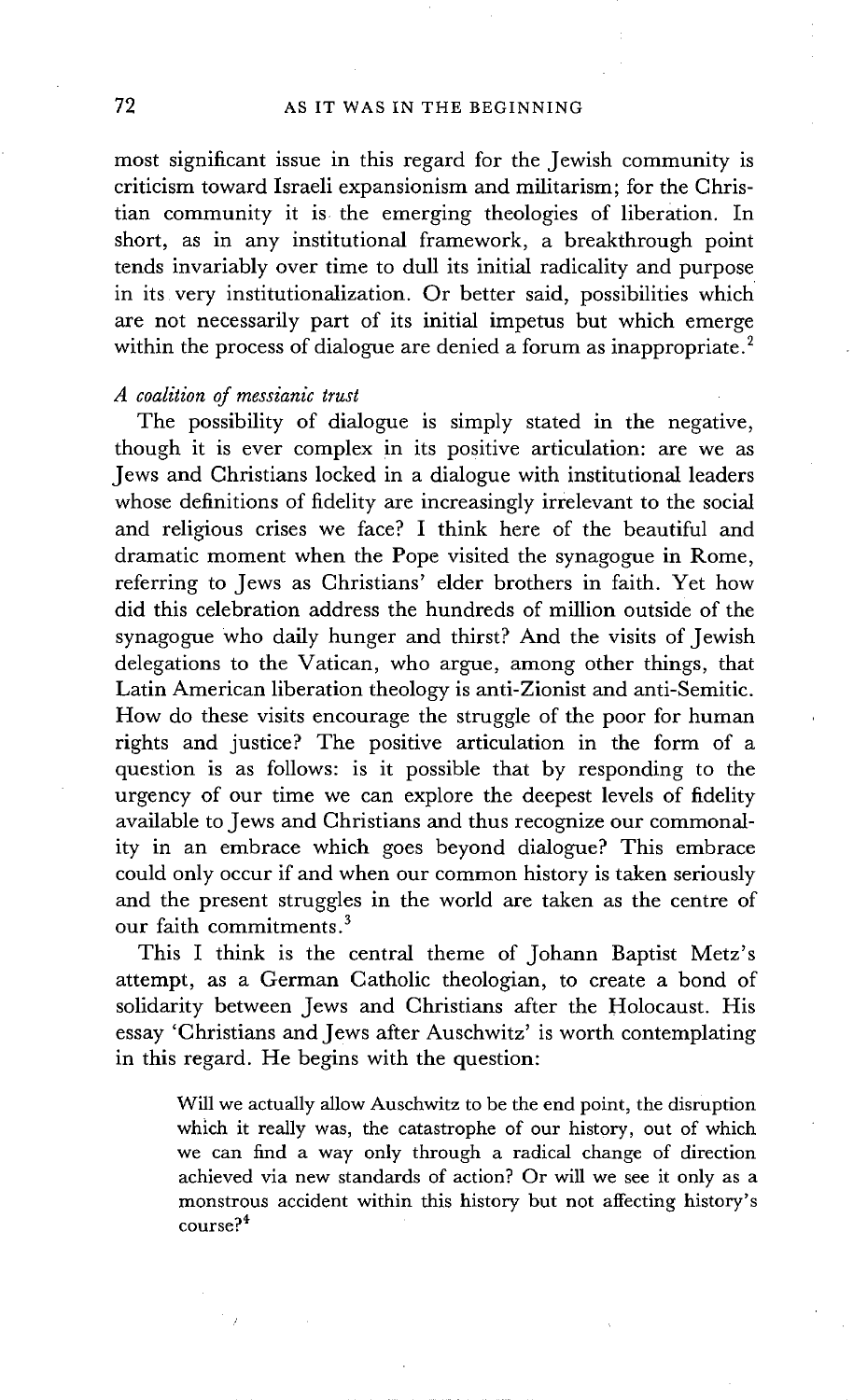Metz answers his own question by asserting that the future of Christianity is dependent on an affirmative answer to the first question: a radical change of direction is demanded. However, this cannot be accomplished through abstract reflection on dogma or even on the complicity of the Church; it cannot be accomplished by personal Christian reflection or even institutional action alone. The change can only occur by embracing the suffering and the heirs of that suffering. Metz writes: 'We Christians can never again go back behind Auschwitz: to go beyond Auschwitz, if we see clearly, is impossible for us of ourselves. It is possible only together with the victims of Auschwitz' .5

According to Metz, Christians are from now on 'assigned to the victims of Auschwitz--assigned, in fact, in an alliance belonging to the very heart of saving history  $\ldots$ <sup>56</sup> Thus Metz considers blasphemous attempts at Christian theology and language about meaning when they are initiated outside the Holocaust or try in some way to transcend it. Meaning, especially divine meaning, can be invoked only to the extent that such meaning was not abandoned in Auschwitz itself. This is why Metz responds to the question, is it possible for a Christian to pray after Auschwitz, in the affirmative: 'We can pray after Auschwitz because people prayed *in* Auschwitz'. 7

Metz's understanding of history is dynamic, as a calling forth of memory and as a movement into the future. The alliance Metz projects within saving history, that is within the particularity of being Jewish and Christian but also somehow affecting both together at the deepest level, is a call to the common task of resistance which will include new suffering. This saving history alliance would, in the first instance, mean the radical end of every persecution of Jews by Christians, surely an understandable goal of dialogue. But again, Metz moves beyond dialogue. If any persecution were to take place in the future, it could only be a persecution together, of Jews and Christians-'as it was in the *beginning'.*<sup>8</sup> The reason for this common persecution in the beginning--the refusal to recognize the Roman Emperor as God which called into question the foundations of Rome's political religion and thus branded Christians and Jews as atheists-is a call to political activity in the contemporary world. Still more, however, is the vision of embrace which arises from this analysis. Metz cautiously suggests that Jews and Christians could arrive one day at a *'coalition of Messianic trust ...* in opposition to the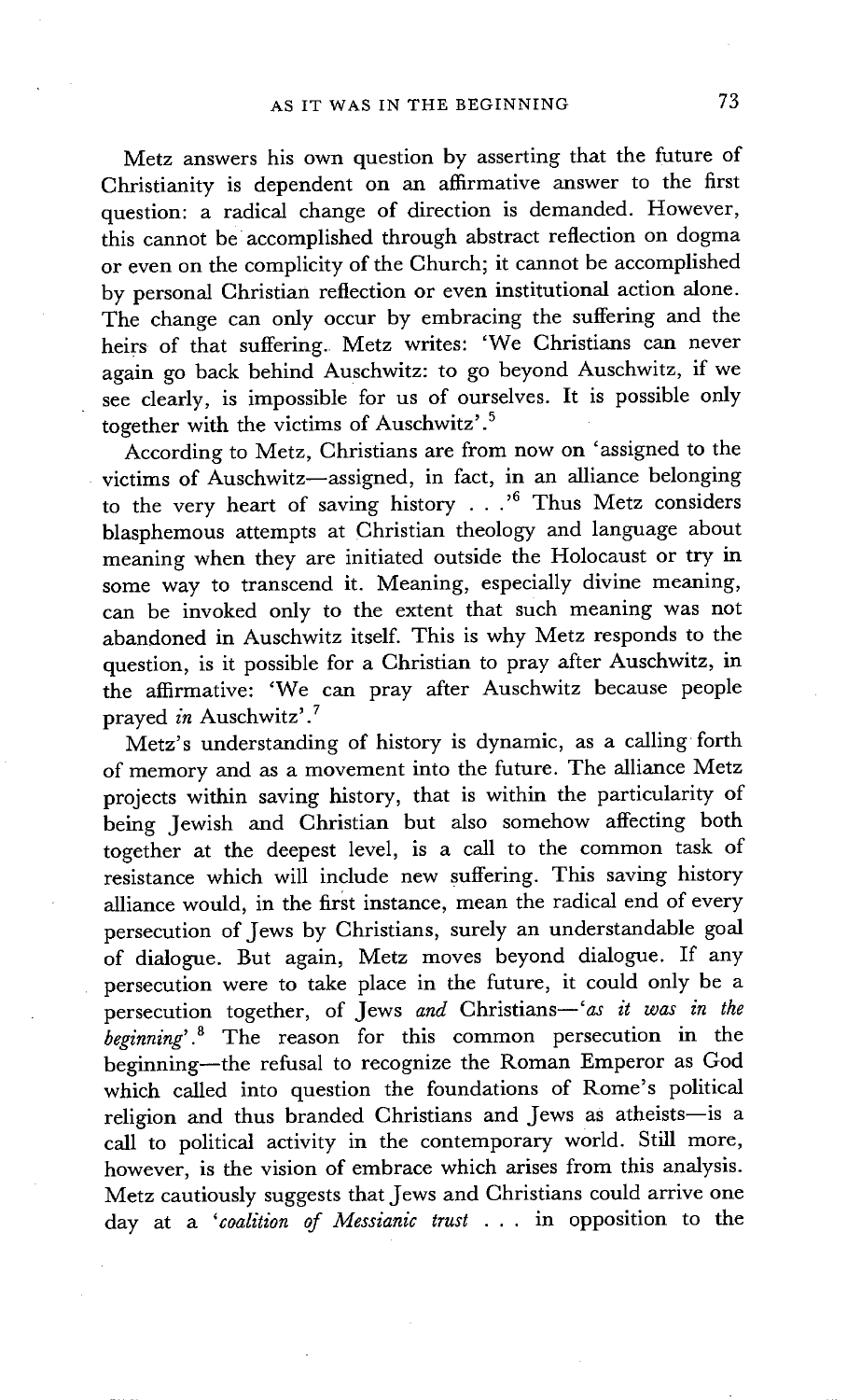apotheosis of banality and hatred presented in our world'.<sup>9</sup> Thus the memory of suffering is a call beyond dialogue to an embrace which lies at the very root of our struggle to be faithful in a world of injustice and oppression.

Metz calls Christians to carry the victims of their history with them into the future. Put more strongly, there is no future for Christianity unless the victims of Christian history are heard in the present. But can the victims of Christian history embrace their oppressors? Can the victims of Christian history, in this case the Jews and here specifically in its contemporary manifestation the Holocaust, enter this coalition of messianic trust by choice, open to the transformations which lie before it, including the possibility of persecution? Is the call of Auschwitz the same for Jews as it is for Christians? And if we know that only a minority of Christians have embarked on the road that Metz so hauntingly outlines, can we expect more than a minority of Jews to see such a road as possible after Auschwitz? And what does it mean if a minority of Jews and Christians affirm this coalition of messianic trust--not in theological abstraction but in political action which may lead to suffering?

### *The Holocaust as a call to solidarity*

The reflections of Holocaust theologians, especially those of Irving Greenberg, are important here. Greenberg perceives the Jewish Holocaust both as an indictment of modernity, because of modernity's false universalism and the evil perpetuated under its reign, and as a critique of the Jewish and Christian religions, because they contributed to powerlessness and hatred. Both modernity and religions have not only contributed to the Holocaust; they have essentially passed over its challenge in silence. The message of the victims--to halt the carnage and to re-evaluate the dynamics of social and religious life-has fallen on deaf ears.<sup>10</sup>

The recovery of the story and the meaning of Holocaust, then, is essential to the redirection of modern life. However, this redirection can occur only if the brokenness is acknowledged. For the past two centuries our allegiance has been transferred from the 'Lord of History and Revelation' to the 'Lord of Science and Humanism', but the experience of the death camps asks whether this new Lord is worthy of ultimate loyalty. 'The victims ask that we not jump to a conclusion that retrospectively makes the convenant they lived an illusion and their death a gigantic travesty. '11 At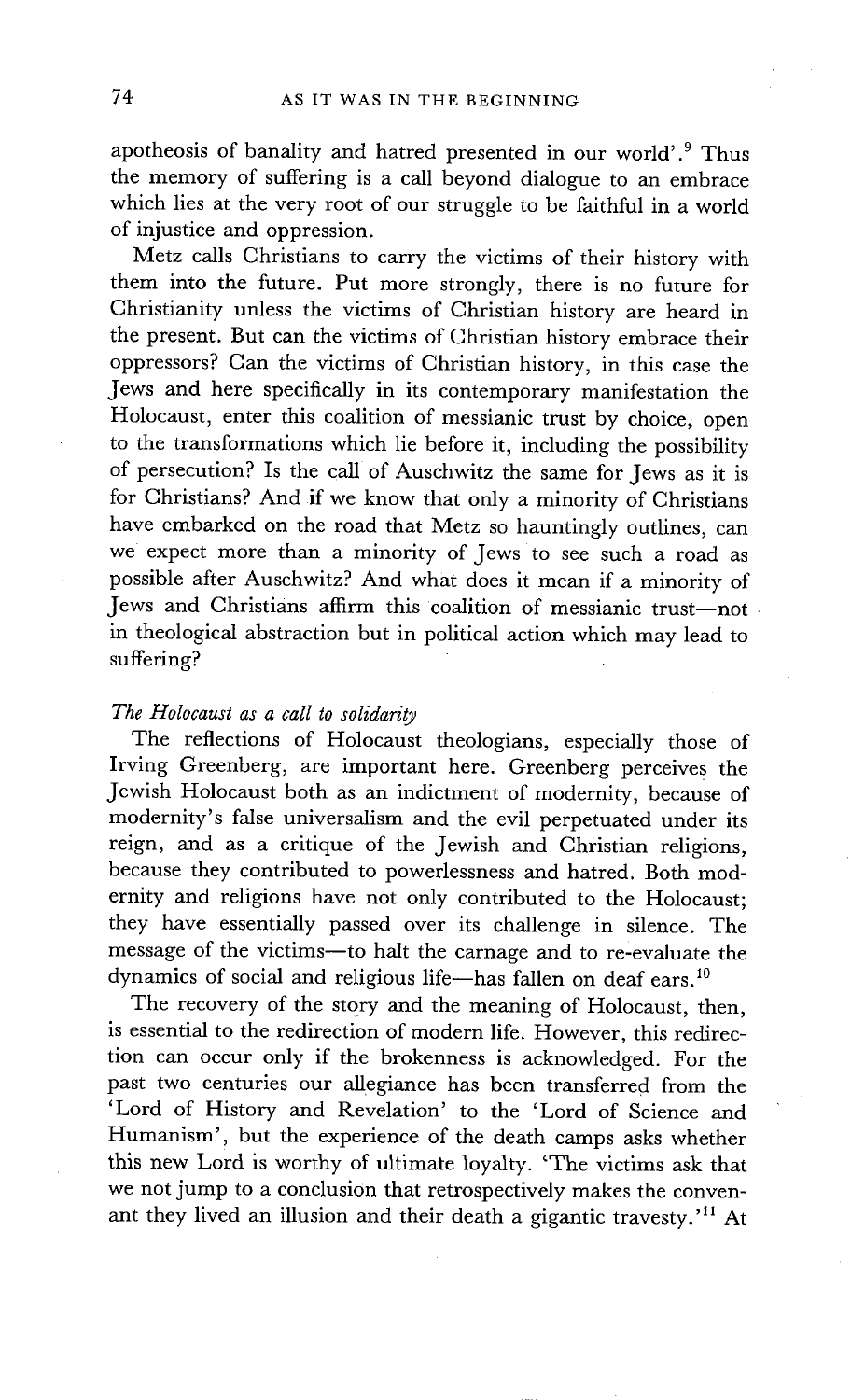the same time, nothing in the record of secular culture justifies its claim to authority, especially insofar as it provided the setting for mass death. According to Greenberg, the victims ask us above anything else 'not to allow the creation of another matrix of values that might sustain another attempt at genocide'.<sup>12</sup> The experience of the past and the possibility of the future urge resistance to the absolutization of the secular.<sup>13</sup>

To refuse to absolutize the secular does not, however, allow an escape into the religious sphere. After Auschwitz, we can speak only of 'moment faiths', instances when a vision of redemption is present, interspersed with the 'flames and smoke of burning children', where faith is absent. Greenberg describes these 'moment faiths' as the end of the easy dichotomy of atheist/theist and of the unquestioned equation of faith with doctrine. 14 After the Holocaust, the difference between the skeptic and the believer is frequency of faith, not certitude of position. The rejection of the unbeliever by the believer is literally the denial or attempted suppression of what is within oneself. To live with moment faiths is to live with pluralism and without the superficial certainties that empty religion of its complexity and often make it a source of distrust for the other.<sup>15</sup>

The dialectic of faith is illustrated in contemporary Jewish experience by the establishment of the State of Israel; and Israel, like the Holocaust, takes on an aspect of a formative experience as well. 'The whole Jewish people is caught between immersion in nihilism and immersion in redemption', Greenberg suggests, and fidelity in the present means to remain within the dialectic of Auschwitz (the experience of nothingness) and Jerusalem (the political empowerment of a suffering community).<sup>16</sup> If the experience of Auschwitz symbolizes alienation from God and from hope, the experience of Jerusalem symbolizes the presence of God and the continuation of the people. Burning children speak of the absence of all human and divine value; the survival of Holocaust victims in Israel speaks of the reclamation of human dignity and value. 'If Treblinka makes human hope an illusion, then the Western Wall asserts that human dreams are more real than force and facts. Israel's faith in the God of History demands that an unprecedented event of destruction be matched by an unprecedented act of redemption, and this has happened. '17

It is Greenberg's understanding that the victims of history are now called to refuse victimhood as meaning fidelity to the dead,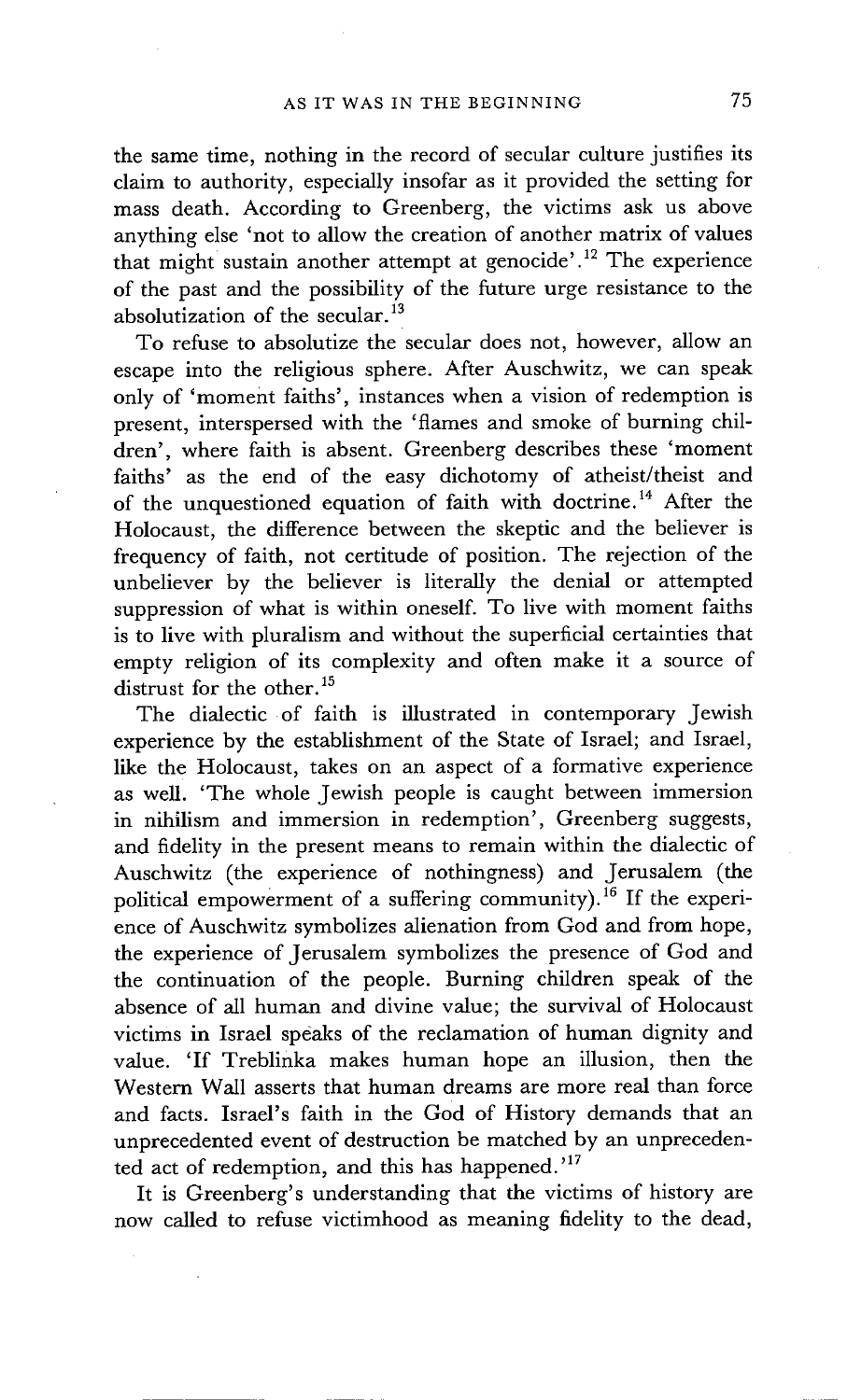although he adds the proviso that to remember suffering propels the community to refuse to create other victims.

The Holocaust cannot be used for triumphalism. Its moral challenge must also be applied to Jews. Those Jews who feel no guilt for the Holocaust are also tempted to moral apathy. Religious Jews who use the Holocaust to morally impugn every other religious group but their own are the ones who are tempted thereby into indifference at the Holocaust of others (cf. the general policy of the American Orthodox rabbinate on United States Vietnam policy). Those Israelis who place as much distance as possible between the weak, passive Diaspora victims and the 'mighty Sabras' are tempted to use Israeli strength indiscriminately (i.e., beyond what is absolutely inescapable for self-defence and survival), which is to risk turning other people into victims of the Jews. Neither faith nor morality can function without serious twisting of perspective, even to the point of becoming demonic, unless they are illuminated by the fires of Auschwitz and Treblinka.<sup>18</sup>

As we can see, within Greenberg's theological perspective the dialectic of Holocaust and political empowerment is crucial: the first expressed in Auschwitz, symbol of nothingness; the latter in Jerusalem, portent of redemption. But Greenberg's dialectic is broader and more nuanced, for the experience of the death camps is a critique of false religion and of theological language as well as of political and technological developments within the modern secular world. It enjoins us to do acts of loving kindness and to refuse that matrix of values and institutions that support genocide. Israel, as a manifestation of political empowerment, is a symbol of fidelity to those who perished. The counterpoint is the possibility that Israeli values and power may undermine that very sign Israel seeks to be to the Jewish community and the world. If for Greenberg the dialectic of Holocaust and political empowerment is the foundation of the struggle to be faithful, both poles of the dialectic are shadowed by the haunting possibility of betrayal.<sup>19</sup>

Thus for Metz and Greenberg the victims of Auschwitz journey into the present as a critique of ideology and as a call to refuse unjust power, especially when it portends dislocation and death. After Auschwitz, a coalition of messianic trust is possible only if it is tried in the flames of the burning children, then *and* now. Even so, faith in the present involves the mix of presence and absence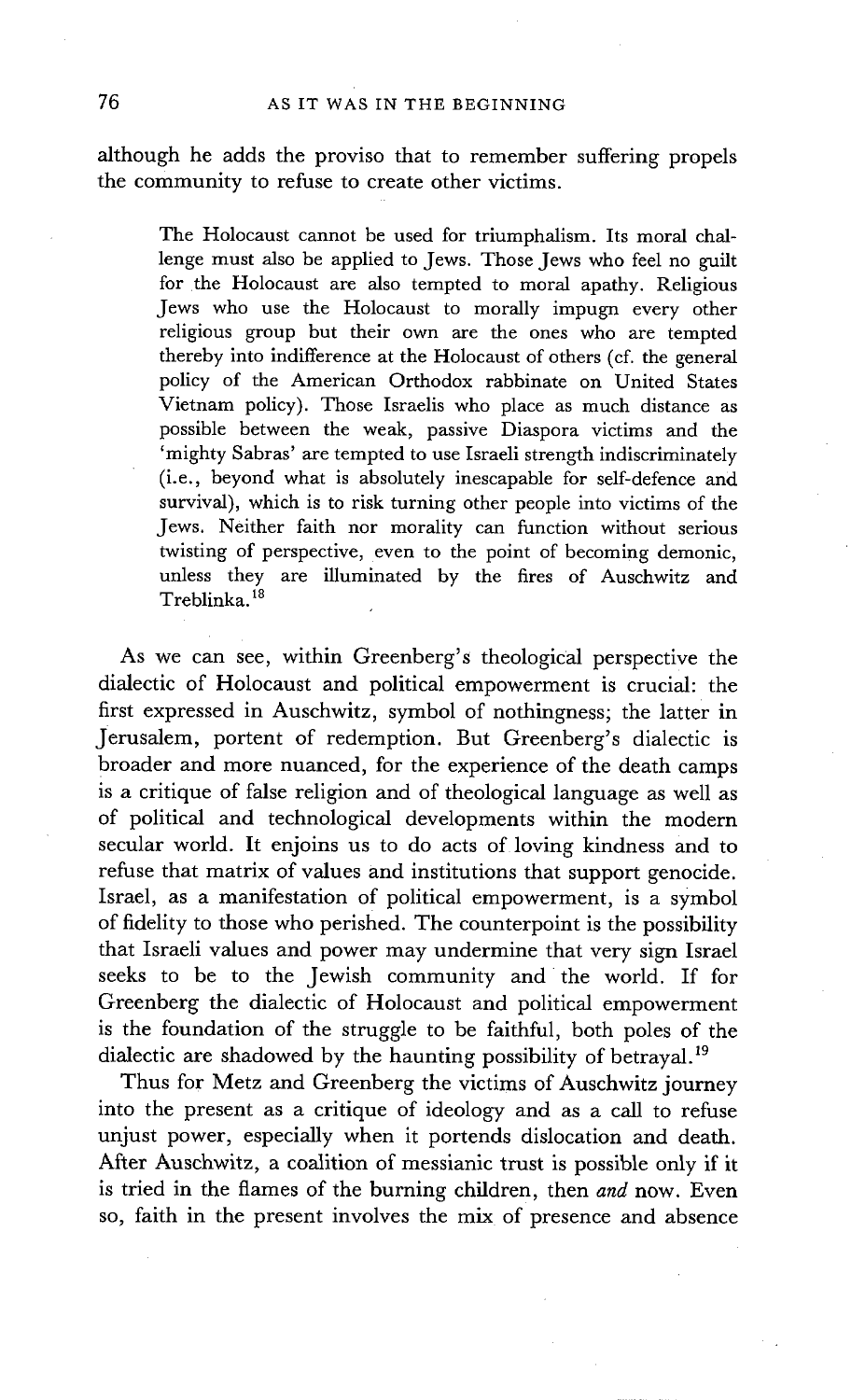and the embrace of believers is extended to the agnostic and the atheist, which also follows us to embrace that part of our Jewish and Christian self which remains in the fires of Auschwitz. The case of suffering for Christians and Jews, then, is less a confirmed faith than the command of a renewed solidarity. Yet the cries of burning children are passed over as too difficult or unworthy of our consideration. A coalition of messianic trust is in a similar position to the victims it carries with it: on the periphery, troublesome, in exile. $20$ 

The difficulty of the coalition of messianic trust grows each day because the number of victims continues to increase. The Jewish Holocaust is carried with us, to be sure, but it is also our present and future. This is the theme of Holocaust theologian Richard Rubenstein in his books, *The cunning of history: mass death and the American future* and *The age of triage: fear and hope in an overcrowded world.* For Rubenstein the experience of the Jewish Holocaust is paradigmatic for the twentieth century as a whole. A hoped-for century of progress has at its close defined itself in terms of mass dislocation and mass death. The century of progress has become a century of triage and holocaust.<sup>21</sup> In light of this Gustavo Gutierrez, the Peruvian theologian of liberation, states the theological question this way:

It needs to be realized, however, that for us Latin Americans the question is not precisely 'How are we to do theology after Auschwitz?' The reason is that in Latin America we are still experiencing every day the violation of human rights, murder, and the torture that we find so blameworthy in the Jewish holocaust of World War II. Our task here is to find the words with which to talk about God in the midst of the starvation of millions, the humiliation of races regarded as inferior, discrimination against women, especially women who are poor, systematic social injustice, a persistent high rate of infant mortality, those who simply 'disappear' or are deprived of their freedom, the sufferings of peoples who are struggling for their right to live, the exiles and the refugees, terrorism of every kind, and the corpse-filled common graves of *Ayacucho.* What we must deal with is not the past but, unfortunately, a cruel present and a dark tunnel with no apparent end. 22

Latin Americans ask: 'How are we to do theology *while Ayacucho lasts?* How are we to speak of the God of life when cruel murder on a massive scale goes on in "the corner of the dead?". '23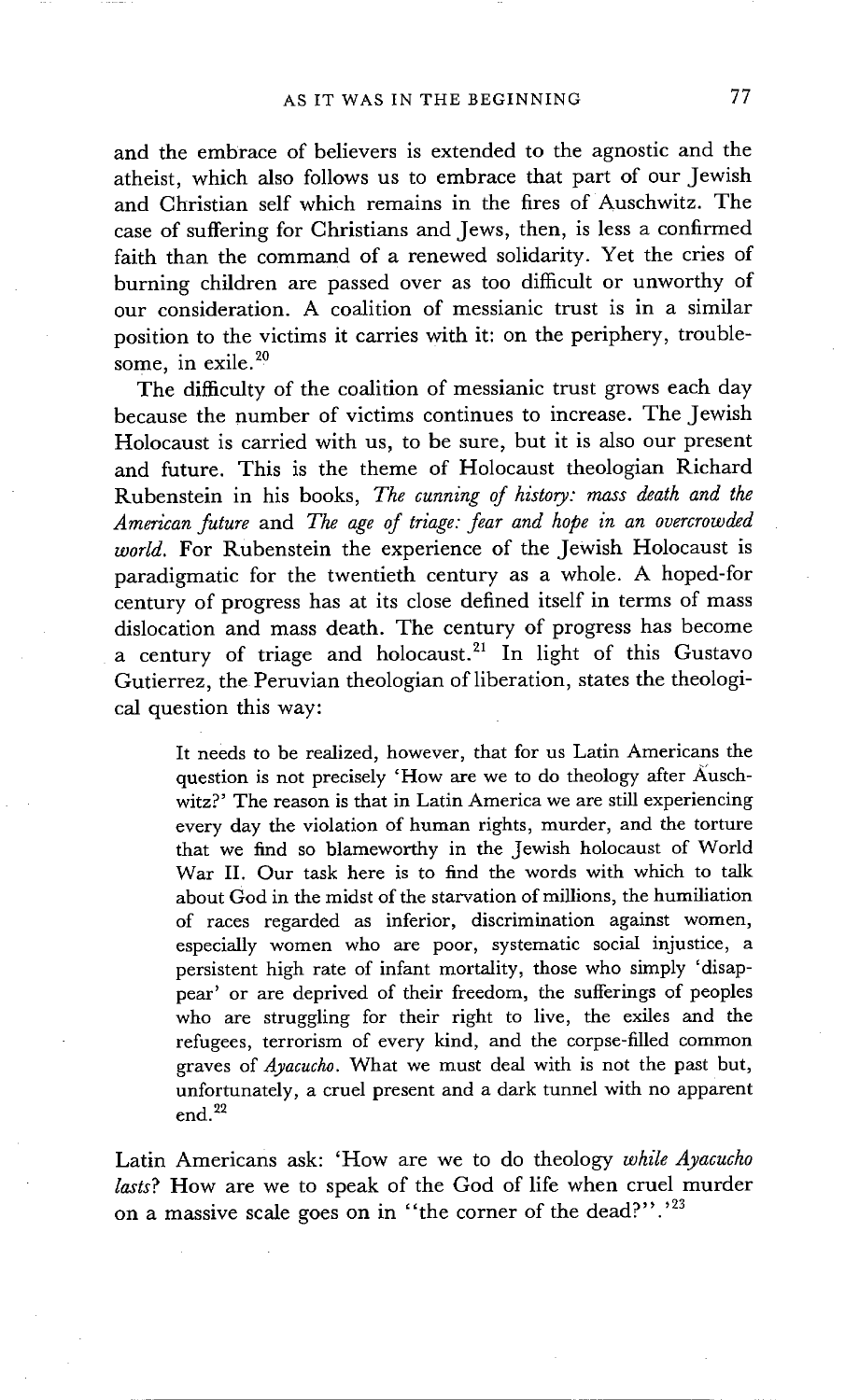It is with the Christian theologians of liberation that the challenge of Jewish victims to the Christian community is joined, for now the victims of history, many of them Christian, call out to the Jewish people to transform the memory of suffering into a creative, energetic solidarity. This is difficult on several levels, first because a former oppressor is now also a teacher; secondly, the issue of solidarity presents a critique of Jewish affluence and power in North America and Israel. For some economic and political policies supported by the Jewish establishment in North America and the annexationist and military policies promulgated by the State of Israel cause suffering in ways that we seek to deny. The coalition of messianic trust then takes on a different hue because the recently empowered are too often oppressing others today. Though we could use many examples, including Israeli policies towards South Africa and Central America, the recent Palestinian uprisings in the West Bank and Gaza are closer to home. To paraphrase Metz, the challenge of the Jewish community might be presented as following: 'We Jews can never again go back behind empowerment: to go beyond empowerment, if we see clearly, is impossible for us of ourselves. It is possible only with the victims of our empowerment'. 24

# *The broader tradition of faith and struggle*

Thus for Jews and Christians, the central questions facing us come into focus. How are we to be faithful in light of the Jewish Holocaust while *Ayacucho* continues? How are we contributing to the corner of the dead? How can we move beyond complicity into a solidarity which is confessional, transformative and actively engaged in the pursuit of justice? As in any movement toward those who are suffering, it is at the same moment a movement toward the deepest themes of the Jewish and Christian tradition: ethics, the prophetic and the refusal of idolatry.

Could it be that at this critical juncture in history, Jews and Christians need each other in order to be faithful? So often we have seen each other as enemy, as challenging one another's authenticity, as in competition to define the meaning of history and salvation. But suppose now after this long and difficult history, with its chapters of oppression and empowerment, we begin to see ourselves as travelling together on a common journey. We begin to recognize a broader tradition of faith and struggle which celebrates the particularity of each community as it broadens into a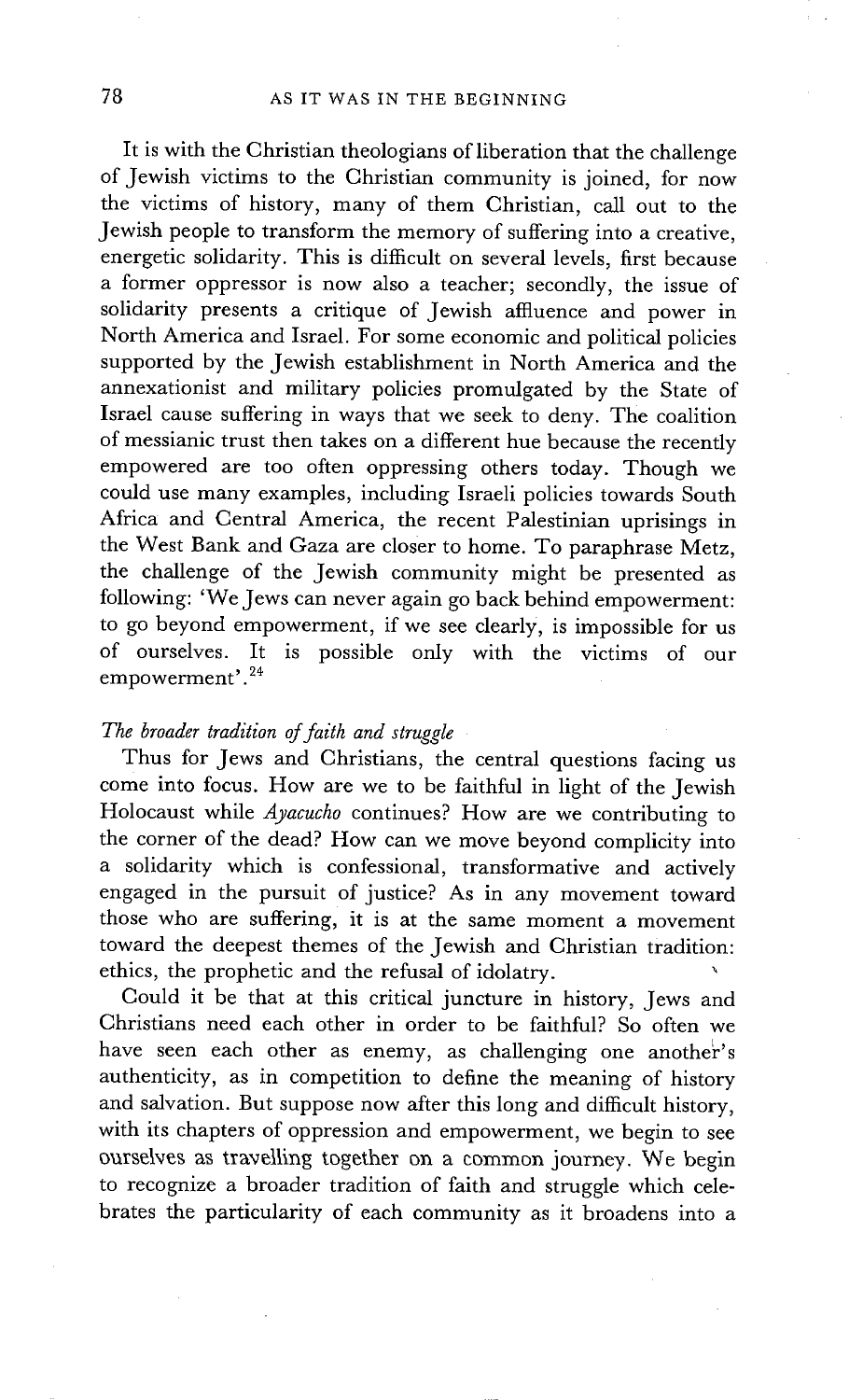solidarity which is respectful and generous. We see that our particularity, when shared with the larger world, is a gift that portends transformation in a world in need of transformation. But how can we transform the world unless we believe that in the struggle for justice our own lives and community will be transformed as well?

For many who struggle for justice this is exactly our experience: a transformation of our lives and our understanding of fidelity. We feel ourselves to be in a deeper way Jewish and Christian, though our larger communities often have difficulty recognizing us as such. At the same time we become closer to one another, almost as if there was no longer a dividing point. We move toward an embrace.

Every embrace is a place of danger and hope, for in embrace lies the possibility of a commitment which moves beyond dogma and doctrine, often beyond words. In a sense every embrace is a heresy, breaking through the conventional and the superficial. A new strength emerges out of this union, propelling us toward a future which we ourselves shape.

In a century of mass dislocation and death, within Holocaust and *Ayacucho,* to embrace each other is to embrace the cries of those who have perished and those destined to perish today. It is to embrace a solidarity filled with loneliness and death, a solitude hardly imagined by those who went before us.

Yet perhaps this is how it was, truly in the beginning, long before the Temple, the Romans and Jesus--before Judaism and Christianity-when diverse tribes gathered in Egypt and Canaan to struggle for their liberation. They left behind the Gods of their oppressors and accepted the challenge of a different God, one who promised to be with them in the struggle and in their project to build a society built upon equality and justice. That God has long been domesticated and dogmatized, one might say abandoned, by the very ones who claim to be heirs to that struggle. Similarly, we cannot go back to that God as if our history had not occurred; neither can we go ahead alone. Still it was in the struggle that this God of liberation appeared and the struggles of our day bear testimony to a similar God. Could the struggles of our day bring us together as our foremothers and forefathers were to create a people whose fidelity is defined by the quest for justice?

The creation of a people is hardly easy; it comes within a point of historical crisis where hard choices need to be made. No doubt,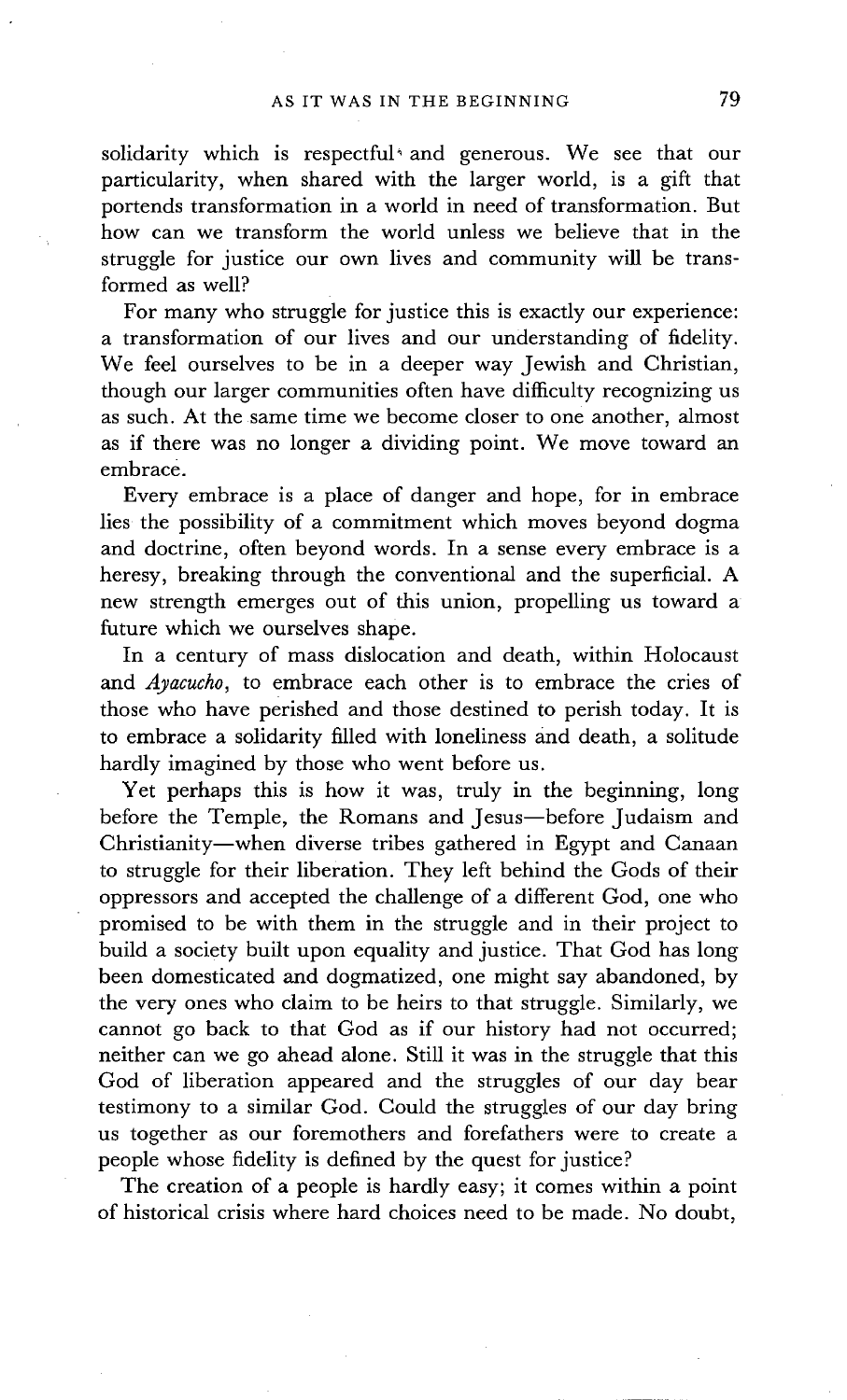**in the beginning, as we are today, the people were faced with moment faiths and the difficulty of creating a coalition of messianic trust. They had creeds and ideologies before them which they rejected in order to become free; they were the original atheists, that is those who refused to believe in political affiliations and Gods who served their oppressors. We are called today to the God of liberation who, in our struggle, calls us to the embrace which is our sign of hope, as it was in the beginning.** 

#### **NOTES**

<sup>1</sup> This essay is intended to explore the aspect of dialogue from the perspective of the struggle for liberation rather than the more institutionalized aspects of the dialogue which are important though ultimately limited.

2 For discussion of issue of dissent in ecumenical relations see Marc H. Ellis, *Toward a Jewish theology of liberation* (Maryknoll, NY, 1987), pp 73-76.

3 On the question of fidelity as it applies to Jews and Christians see Marc H. Ellis, *Faithfulness in an age of Holocaust* (Warwick, NY, 1986).

4 Metz, Johann Baptist: *The emergent Church: the future of Christianity in a postbourgeois world,*  trans. Peter Mann (NY, 1981), p 18.

*5 Ibid.,* p 19.

*6 Ibid.,* p 20.

*7 Ibid.,* p 19.

*Ibid.,* p 20.

*9 Ibid.* 

<sup>10</sup> Greenberg, Irving: 'Cloud of smoke, pillar of fire: Judaism, Christianity and modernity after the Holocaust', in *Auschwitz: beginning of a new era?* ed. Eva Fleischner (NY, 1977), pp 9-19.

*al Ibid.,* p 28.

*12 Ibid.,* p 29.

*13 Ibid.,* pp 28, 29. Greenberg continues: 'Modernity fostered the excessive rationalism and utilitarian relations which created the need for and susceptibility to totalitarian mass movements and the surrender of moral judgement. The secular city sustained the emphasis on value-free sciences and objectivity, which created unparalleled power but weakened its moral limits . . . In the light of Auschwitz, secular twentieth century civliization is not worthy of this transfer of our ultimate loyalty' (28).

*J\* Ibid.,* p 25.

*i5 Ibid.* 

*16 Ibid.,* p 32.

*17 Ibid.* 

*J8 Ibid.,* p 22.

<sup>19</sup> By the 1980s Greenberg begins to follow the path he warns against by emphasizing empowerment over critique. See Irving Greenberg, 'On the third era in Jewish history: power and politics', *Perspectives* (NY, 1980). For my analysis of this shift see Ellis, *Jewish theology,* pp 26-39.

<sup>20</sup> Perhaps this renewed solidarity will be found in the common 'night' of suffering. See Ellis, *Liberation,* pp 75-84.

<sup>21</sup> Richard Rubenstein is an important, controversial and relatively neglected thinker. Though his political conclusions are in need of critique, Rubenstein's analysis of the dark